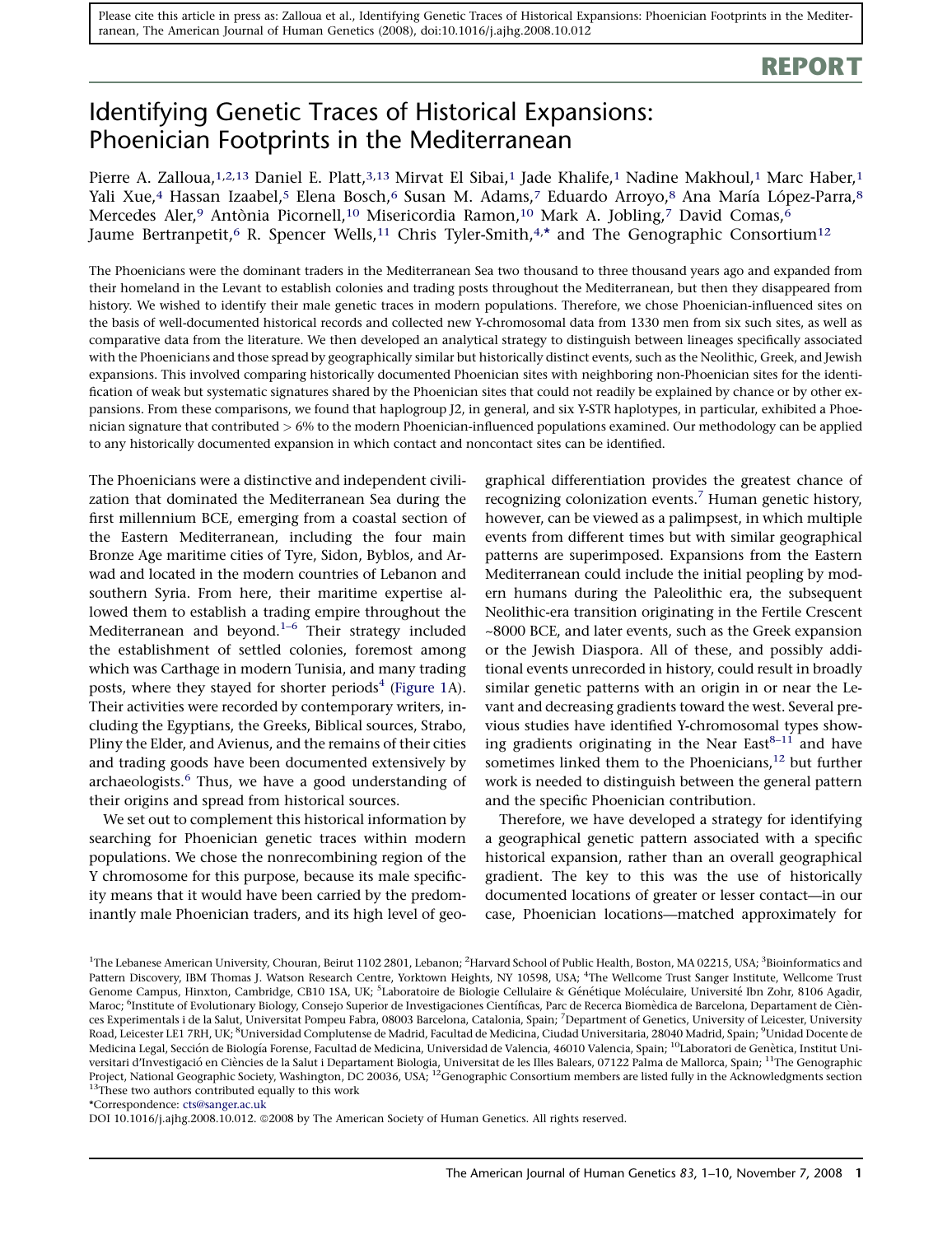<span id="page-1-0"></span>

# Figure 1. Geographical context of the Phoenician and Greek expansions

(A) Maritime expansions of the Phoenicians (11<sup>th</sup> century BCE) and Greeks. Red: Phoenicia, Phoenician colonies; pink: Phoenician trading posts; blue: Greece and Greek colonies.

(B) J2 haplogroup frequency comparisons between Phoenician contact regions (thick borders) and nearby non-contact regions (thin borders). Lines indicate paired haplogroup comparisons between two sites. An ellipse indicates a site with multiple population samples. Colored circles indicate the higher haplogroup J2 frequency site in each pair.

(C) Phoenician Colonization Signal 1 (PCS1+) haplotype frequency comparisons between Phoenician contact regions (thick borders) and nearby non-contact regions (thin borders). Lines indicate paired haplotype comparisons between two sites. An ellipse indicates a site with multiple population samples. Colored circles represent the higher PCS1+ frequency site in each pair.

(D–F) Geographical distribution of the PCS1+(D), PCS2+(E), and PCS3+(F) haplotypes in the Mediterranean region. The PCS+ central haplotypes are shown in [Table 2.](#page-5-0) Higher color intensities indicate higher haplotype frequencies; absolute frequencies are given in [Table 3.](#page-6-0) Note the highly enriched coastal and island distribution of these haplotypes and the prominence of all in the Levant.

distance from the source. Such paired locations would be expected to share general genetic patterns, reflecting the sum of multiple events, but to differ specifically in their Phoenician genetic influence if genetic transfer had taken place. Other historical expansions would have involved different locations of greater and lesser contact and so would not have produced a distinct geographically detailed signal in the same populations at this fine level of resolution. To assess the significance of any pattern that we might detect, we developed a two-fold analytic approach: first, a statistical component, the investigation of whether such a pattern might have originated by chance;

and second, an empirical component, the application of the same analytical strategy to additional data sets not expected to differ in their Phoenician influence, representing instead the general Neolithic spread or the independent Greek expansion. Haplotypes that would not be expected to exhibit the specific short-ranged variational features by chance and that did not correspond to other known expansions could be considered as potentially Phoenician. With the very active intervening history, we cannot reasonably expect to identify a statistically significant signature linking the Phoenician homeland to every identified colonization region. However, colonization is expected to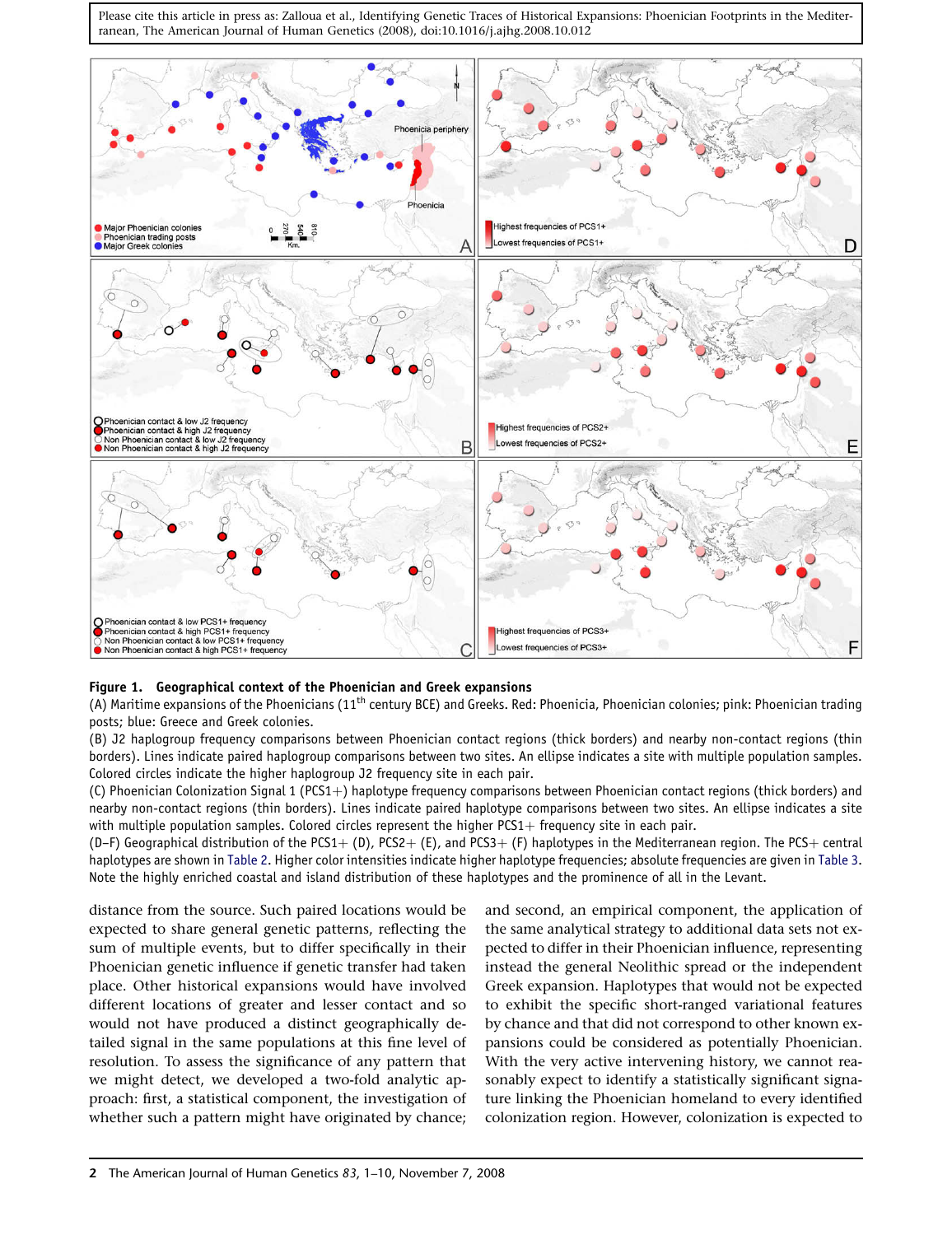have produced a noisy but systematic trace of signatures. This study presents a method that identifies significant geographical preponderance of such signatures in order to decipher the genetic palimpsest.

In order to apply this strategy, we therefore needed to (1) choose suitable population sample sites for investigating Phoenician and other expansions, (2) generate or identify from available sources Y-chromosomal data sets from the chosen sites, (3) develop our test methodology, and, finally, (4) consider the broader significance of any signals that emerged from the chosen population sites.

When choosing populations, we considered that tradedriven colonization would have mediated the genetic legacy of the Phoenician expansion. Minor colonization sites were established for the servicing of ships en route, as well as for connecting with and guarding interests in foreign trade centers. This servicing was necessary for the expansion of trade throughout the Mediterranean basin with the maritime technology of the first millennium BCE and established the regional variations that we seek to detect. Carthage emerged as the dominant Central Mediterranean colony, connecting western-metals trade to the rest of the wealthy Mediterranean trading sites. Opportunity for establishing Phoenician colonization was greatest and most lasting in minimally occupied regions. Documented major colonies and trading posts are summarized in [Figure 1](#page-1-0)A. We constructed pairs of testing sites generally orthogonal to the anticipated background of the Neolithic gradient originating in the Levant, resulting in localized groups of tests. The Phoenician-influenced regions selected were, thus, the coastal Lebanese Phoenician Heartland and the broader area of the rest of the Levant (the ''Phoenician Periphery''); then Cyprus and South Turkey; then Crete; then Malta and East Sicily; then South Sardinia, Ibiza, and Southern Spain; and, finally, Coastal Tunisia and cities like Tingris in Morocco [\(Figures 1](#page-1-0)B and 1C). For each, we identified nearby sites of lesser or no Phoenician contact. Examples of the comparisons used thus include heartland versus periphery, colony versus trading center, and trading center versus noncontact sites.

In addition, we sought to discriminate Phoenician candidate lineages from those spread by other colonization expansions affecting many of the same islands and regions. We constructed a Neolithic-expansion test set by choosing paired sites from the region, both of which lacked known Phoenician contact, and comparing the site closer to the Levant with that farther away ([Table 1](#page-3-0) and [Table S3](#page-9-0), available online). The colonization by Greeks and later groups occurred largely into regions still unoccupied by the Phoenicians, yielding colonial segregation; Greek sites are also shown in [Figure 1A](#page-1-0). We wished to design similar tests to evaluate a potential signature of the Jewish Diaspora. This, however, proved problematic. At the time of the Roman destruction of Herod's Temple in 70 CE, there were already more Jews living outside than within Israel.<sup>[13](#page-9-0)</sup> The dispersals through time and space were complex, with communities being established and dispersed, some-

times on multiple occasions. It was, thus, difficult to identify any locality where significant Jewish settlement did not occur for at least some period.<sup>[14](#page-9-0)</sup> Therefore, our approach was not suitable for identifying lineages associated with the Jewish Diaspora, which has already been well studied with the use of other approaches.<sup>15</sup>

Data from Lebanon were available, $16$  and we collected 1330 additional DNA samples from Syrian, Palestinian, Tunisian, Moroccan, Cypriote, and Maltese males with at least three generations of indigenous ancestry. Each provided information on their geographical origin and gave informed consent for this study. Samples were typed with 11 STRs and with 58 Y-SNPs as described elsewhere<sup>[16](#page-9-0)</sup> ([Table S1\)](#page-9-0). We augmented our collection with suitable published data on 5,899 males from 56 sites [\(Table S2](#page-9-0)). Desirable sites that we were unable to include in our analysis included Libya and southern France, both of which could have provided more Greek coastal-settlement sites. The Y-chromosomal data were of two types: haplogroup data based on Y-SNPs and haplotype data based on Y-STRs. Although both types are carried on the same chromosome and are correlated, $17$  they were analyzed separately, because they have different mutational properties and because some data sets contain only one of the two data types. A reduced set of haplogroups that captured most of the SNP informa-tion was used as previously.<sup>[16](#page-9-0)</sup> It was also necessary to develop a similar procedure for the STR information by enumerating the regions and sizes of samples captured by various combinations of STR subsets, through a process in-formed by association-discovery methods.<sup>[18](#page-9-0)</sup> We identified subsets containing seven STRs that maximized regional coverage and sample number, yielding the STRs DYS19, DYS389I, DYS389b (consisting of DYS389II–DYS389I), DYS390, DYS391, DYS392, and DYS393. We lost STR coverage of some regions, reducing the number of tests that were applied to the STR set. The geographical coverage of the STR samples and the SNP samples was not identical, and the regional tests that could be constructed from historical references were not identical for both genetic marker types. For example, Moroccan samples were included and tested in the STR set but not in the SNP-typed set.

The tests were constructed and validated in several ways. First, a noncontact test-pair matrix was constructed for detecting general east-to-west background variation reflecting Neolithic migrations, and the data were evaluated for significant results reflecting general non-Phoenician background variation against which the Phoenician pattern must be identified. Second, a colonization test-pair matrix for identification of gross features of the subsequent and more widespread Greek colonization event was applied. The Greek test sought to identify features typical of the Greek expansion but focused on those characteristics distinct from the Phoenician expansion. Third, the Phoenician colonization of Tunisia presented a unique test between the colonized coastal regions and interior Berber and Arab populations, because it has a different Neolithic history<sup>[19](#page-9-0)</sup> and no intervening Greek-colonization events.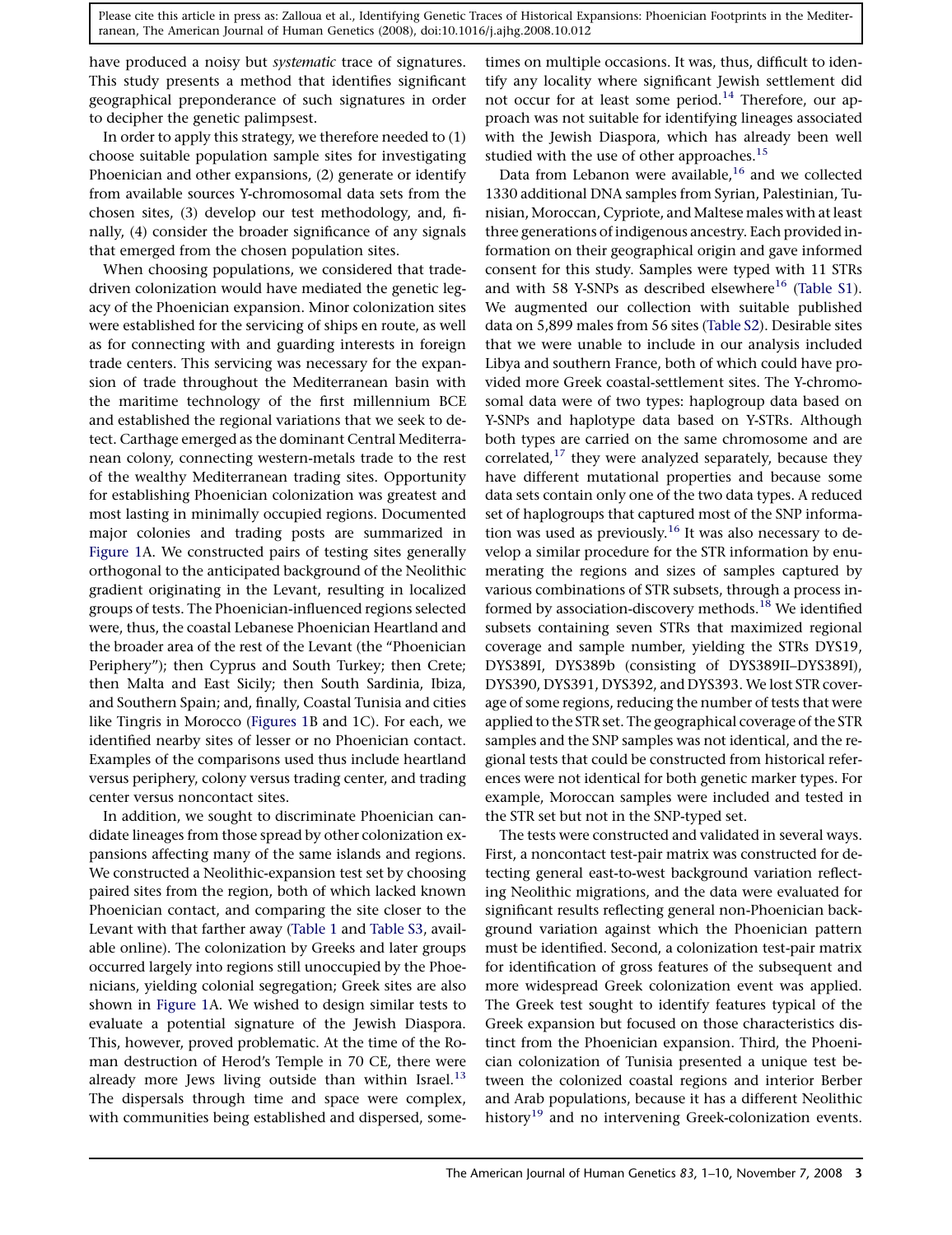# <span id="page-3-0"></span>Table 1. Y-SNP Haplogroup Colonization-Site Gradient Tests with Aggregate Scores for Phoenician Colonies, Neolithic B[a](#page-4-0)ckground<sup>a</sup>, and Greek Colonies

| Tests                                          | E3b                             | G                                            | Ι                                | $J^*(xJ2)$                                   | J2                                                             | K <sub>2</sub>                   | L                                                            | R1a                             | R1b                             |
|------------------------------------------------|---------------------------------|----------------------------------------------|----------------------------------|----------------------------------------------|----------------------------------------------------------------|----------------------------------|--------------------------------------------------------------|---------------------------------|---------------------------------|
| Phoenician Test Sites                          |                                 |                                              |                                  |                                              |                                                                |                                  |                                                              |                                 |                                 |
| Heartland versus Periphery                     | 0.574<br>$-1$                   | 0.986<br>$-1$                                | 0.012<br>$+1$                    | 1.000<br>$-1$                                | 0.011<br>$+1$                                                  | 0.137<br>$+1$                    | 0.0002<br>$+1$                                               | 0.894<br>$-1$                   | 0.003<br>$+1$                   |
| Homeland versus Levant                         | 0.968<br>$-1$                   | 0.833<br>$-1$                                | 0.260<br>$+1$                    | 1.000<br>$-1$                                | 0.000<br>$+1$                                                  | 0.188<br>$+1$                    | 0.0002<br>$+1$                                               | 0.033<br>$+1$                   | 0.001<br>$+1$                   |
| Cyprus versus S. Turkey                        | 0.249                           | $1.0$<br>$-1$                                | 0.337                            | 0.963                                        | 0.150                                                          | 0.586                            | $\overline{\phantom{0}}$                                     | 0.957                           | 0.973<br>$-1$                   |
| S. Turkey versus N. Turkey                     | $+1$<br>0.278                   | 0.860                                        | $+1$<br>0.794                    | $-1$<br>0.233                                | $+1$<br>0.449                                                  | $+1$<br>0.541                    | $\overline{\phantom{0}}$<br>1.000<br>$-1$                    | $-1$<br>0.194                   | 0.417                           |
| Lowland Crete versus Lasithi Plateau           | $+1$<br>0.211                   | $-1$<br>0.685<br>$-1$                        | $-1$<br>0.436                    | $+1$<br>0.858<br>$-1$                        | $+1$<br>0.000                                                  | $+1$<br>0.905<br>$-1$            | —                                                            | $+1$<br>0.988                   | $+1$<br>1.000                   |
| Crete versus Greece                            | $+1$<br>0.994                   | 0.783                                        | $+1$<br>0.989                    | 0.624                                        | $+1$<br>0.0003                                                 | 0.338                            | $\overline{\phantom{0}}$<br>$\overline{\phantom{m}}$         | $-1$<br>0.897                   | $^{-1}$<br>0.145                |
| Malta versus Sicily                            | $-1$<br>1.000                   | $-1$<br>0.561                                | $-1$<br>0.434                    | $+1$<br>1.000                                | $+1$<br>0.016                                                  | $+1$<br>1.000                    | —<br>$\qquad \qquad -$                                       | $-1$<br>0.083                   | $+1$<br>0.653                   |
| W. Sicily versus E. Sicily                     | $^{-1}$<br>0.962                | 0<br>0.035                                   | $+1$<br>0.0711                   | $-1$<br>0.0893                               | $+1$<br>0.973                                                  | $-1$<br>0.814                    | $\qquad \qquad -$<br>—                                       | $+1$<br>0.666                   | $^{-1}$<br>0.131                |
| Sicily versus S. Italy                         | $-1$<br>0.816                   | $+1$<br>0.936                                | $+1$<br>0.376                    | $-1$<br>0.573                                | $-1$<br>0.208                                                  | $-1$<br>0.570                    | $\overline{\phantom{m}}$<br>—                                | 0<br>0.788                      | $+1$<br>0.692                   |
| S. Sardinia versus N. Sardinia                 | $-1$<br>0.736                   | $-1$<br>0.935                                | $+1$<br>0.123                    | $+1$<br>0.141                                | $+1$<br>0.206                                                  | $+1$<br>$\qquad \qquad -$        | —<br>$\qquad \qquad -$                                       | $-1$<br>0.677                   | $+1$<br>0.561                   |
| Ibiza versus Mallorca & Minorca                | $^{-1}$<br>0.846                | $-1$<br>0.046                                | $+1$<br>0.956                    | $+1$<br>1.000                                | $+1$<br>0.842                                                  | $\qquad \qquad -$<br>0.000       | $\overline{\phantom{0}}$<br>—                                | $+1$<br>1.000                   | $^{-1}$<br>0.941                |
| S. Spain versus Valencia                       | $-1$<br>0.767                   | $+1$<br>0.317                                | $-1$<br>0.896                    | $-1$<br>0.738                                | $-1$<br>0.142                                                  | $+1$<br>1.000                    | $\overline{\phantom{m}}$<br>—                                | $-1$<br>0.738                   | $^{-1}$<br>0.539                |
| Contact Spain versus Iberia                    | $-1$<br>0.879                   | $+1$<br>0.988                                | $-1$<br>0.259                    | $-1$<br>0.807                                | $-1$<br>0.176                                                  | $-1$<br>0.385                    | $\qquad \qquad -$<br>$\overline{\phantom{m}}$                | $-1$<br>0.141                   | $+1$<br>0.197                   |
| Coastal Tunisa versus Inland Tunisia           | $-1$<br>0.890                   | $-1$<br>-                                    | $+1$<br>$\overline{\phantom{m}}$ | 0<br>—                                       | $+1$<br>0.0013                                                 | $+1$<br>0.863                    | $\overline{\phantom{0}}$<br>$\overline{\phantom{m}}$         | $+1$<br>1.000                   | $+1$<br>0.952                   |
| $\alpha = 0.05$<br>$\alpha=0.30$<br>$\Delta f$ | $-1$<br>1.000<br>0.839<br>0.993 | $\qquad \qquad -$<br>0.135<br>0.936<br>0.987 | 0.486<br>0.579<br>0.133          | $\qquad \qquad -$<br>1.000<br>0.798<br>0.927 | $+1$<br>$3.3 \times 10^{-5}$<br>$2.5 \times 10^{-4}$<br>0.0287 | $-1$<br>0.486<br>0.420<br>0.290  | $\overline{\phantom{m}}$<br>0.0073<br>0.216<br>0.5           | $-1$<br>0.512<br>0.839<br>0.910 | $-1$<br>0.153<br>0.644<br>0.395 |
| Control Test Sites                             |                                 |                                              |                                  |                                              |                                                                |                                  |                                                              |                                 |                                 |
| Turkey #5 versus Turkey #3                     | 0.555                           | 0.691                                        | 0.421                            | 0.794                                        | 0.275                                                          | 0.421                            | 1.000                                                        | 0.148                           | 0.557                           |
| Turkey #8 versus Turkey #1                     | $+1$<br>0.941                   | $-1$<br>0.0252                               | $+1$<br>0.866                    | $+1$<br>0.987                                | $+1$<br>0.982                                                  | $+1$<br>0.366                    | $-1$<br>0.601                                                | $+1$<br>0.750                   | $+1$<br>0.315                   |
| Greece versus Albania                          | $-1$<br>0.578                   | $+1$<br>0.655                                | $-1$<br>0.988                    | $-1$<br>0.944                                | $-1$<br>0.735                                                  | $+1$<br>0.605                    | $+1$<br>0.605                                                | $-1$<br>0.499                   | $+1$<br>0.157                   |
| Serbia versus Croatia                          | 0<br>0.013                      | $+1$<br>0.724                                | $-1$<br>1.000                    | $-1$<br>$\qquad \qquad -$                    | $-1$<br>0.022                                                  | $+1$<br>$\overline{\phantom{0}}$ | $+1$<br>$\qquad \qquad -$                                    | $+1$<br>0.484                   | $+1$<br>0.181                   |
| Italy WCL versus Italy NWA                     | $+1$<br>0.058                   | $+1$<br>0.760                                | $-1$<br>0.553                    | $\overline{\phantom{m}}$<br>0.580            | $+1$<br>0.036                                                  | $\qquad \qquad -$                | $\overline{\phantom{m}}$                                     | $+1$<br>0.963                   | $+1$<br>0.990                   |
| Italy WCP versus Italy CMA                     | $+1$<br>0.007                   | $-1$<br>0.285                                | $+1$<br>0.316                    | $+1$<br>0.602                                | $+1$<br>0.987                                                  | $\overline{\phantom{0}}$         | —                                                            | $-1$<br>0.570                   | $-1$<br>0.725                   |
| Italy SLA versus Italy NEL                     | $+1$<br>0.999                   | $+1$<br>0.671                                | $+1$<br>0.458                    | $+1$<br>$\overline{\phantom{0}}$             | $-1$<br>0.121                                                  |                                  | —                                                            | $+1$<br>0.471                   | $-1$<br>0.617                   |
| Italy TLB versus Italy EBL                     | $-1$<br>0.257                   | $-1$<br>0.244                                | $+1$<br>0.999<br>$-1$            | -<br>$\overline{\phantom{0}}$                | $+1$<br>0.034                                                  |                                  | —<br>$\overline{\phantom{0}}$                                | $+1$<br>0.840                   | $-1$<br>0.960                   |
| S. Portugal versus N. Portugal                 | $+1$<br>0.998                   | $+1$<br>0.377                                | 0.601                            | 0.031                                        | $+1$<br>0.223                                                  | —                                | $\overline{\phantom{0}}$                                     | $-1$<br>0.246                   | $-1$<br>0.583                   |
| S. Greece versus N. Greece                     | $-1$<br>0.229                   | $+1$<br>0.511                                | 0<br>0.071                       | $+1$<br>0.974                                | $+1$<br>0.418                                                  | 0.694                            | $\overline{\phantom{0}}$<br>1.000                            | $+1$<br>1.000                   | $-1$<br>0.3000                  |
| S. Egypt versus N. Egypt                       | $+1$<br>0.984                   | $+1$<br>0.164                                | $+1$<br>0.402                    | $-1$<br>0.153                                | $+1$<br>0.931                                                  | 0<br>0.176                       | $-1$<br>$\overline{\phantom{0}}$<br>$\overline{\phantom{0}}$ | $-1$<br>1.000                   | $+1$<br>0.409                   |
| $\alpha = 0.05$<br>$\alpha=0.30$<br>$\Delta f$ | $-1$<br>0.102<br>0.210<br>0.377 | $+1$<br>0.432<br>0.828<br>0.113              | $+1$<br>0.432<br>0.980<br>0.377  | $+1$<br>0.337<br>0.748<br>0.363              | $-1$<br>0.015<br>0.078<br>0.274                                | $+1$<br>1.000<br>0.760<br>0.688  | 1.000<br>1.000<br>0.688                                      | $-1$<br>1.000<br>0.887<br>0.500 | $+1$<br>1.000<br>0.887<br>0.500 |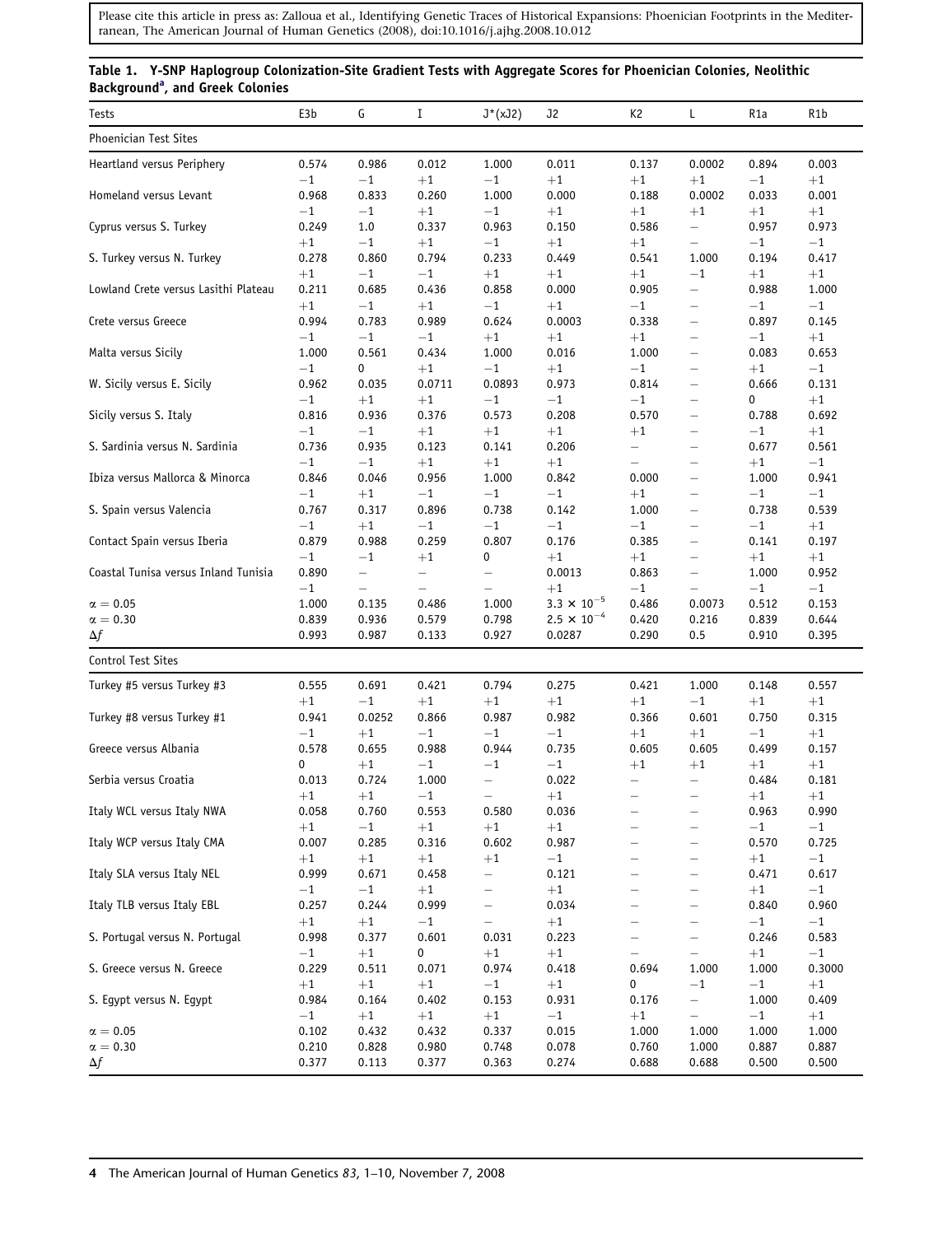<span id="page-4-0"></span>

| Tests                             | E3b     | G      | Ι       | $J^*(xJ2)$ | J2     | K <sub>2</sub> | L                        | R <sub>1</sub> a | R <sub>1</sub> b |
|-----------------------------------|---------|--------|---------|------------|--------|----------------|--------------------------|------------------|------------------|
| <b>Greek Test Sites</b>           |         |        |         |            |        |                |                          |                  |                  |
| Greece & Crete versus Turkey #7   | 0.1951  | 0.9264 | 0.0183  | 0.9865     | 0.4270 | 0.5180         | 1.0000                   | 0.0513           | 0.5364           |
|                                   | $+1$    | $-1$   | $+1$    | $-1$       | $+1$   | $+1$           | $-1$                     | $+1$             | $+1$             |
| Greece & Crete versus Turkey #4   | 0.7091  | 0.6836 | 0.0000  | 1.0000     | 0.3777 | 0.1891         | 1.0000                   | 0.4615           | 0.3583           |
|                                   | $-1$    | $-1$   | $+1$    | $-1$       | $+1$   | $+1$           | $-1$                     | $+1$             | $+1$             |
| E. Sicily versus Sardinia         | 0.0002  | 0.9994 | 1.0000  | 0.0272     | 0.0000 | 0.0032         | $\equiv$                 | 0.1462           | 0.5451           |
|                                   | $+1$    | $-1$   | $-1$    | $+1$       | $+1$   | $+1$           | $\overline{\phantom{m}}$ | $+1$             | $+1$             |
| E. Sicily versus W. Sicily        | 0.0735  | 0.9904 | 0.9779  | 0.2649     | 0.0552 | 0.4294         | $\overline{\phantom{m}}$ | 0.6833           | 0.9271           |
|                                   | $+1$    | $-1$   | $-1$    | $+1$       | $+1$   | $+1$           | $\qquad \qquad -$        | $-1$             | $-1$             |
| Greece & Crete versus Cyprus      | 0.9410  | 0.0096 | 0.1852  | 0.9881     | 0.864  | 0.717          | $\overline{\phantom{m}}$ | 0.0184           | 0.0184           |
|                                   | $-1$    | $+1$   | $+1$    | $-1$       | $+1$   | $-1$           | $\overline{\phantom{m}}$ | $+1$             | $+1$             |
| Greece & Crete versus S. Italy    | 0.9967  | 0.9712 | 0.0815  | 0.9572     | 0.0110 | 0.493          | $\overline{\phantom{m}}$ | 0.0144           | 0.0144           |
|                                   | $-1$    | $-1$   | $+1$    | $-1$       | $+1$   | $+1$           | $\overline{\phantom{m}}$ | $+1$             | $+1$             |
| Greece & Crete versus Spain       | 0.2539  | 0.0937 | 0.00142 | 0.9252     | 0.000  | 0.0000         | $\overline{\phantom{m}}$ | 0.0000           | 0.0000           |
|                                   | $+1$    | $+1$   | $+1$    | $-1$       | $+1$   | $+1$           | $\qquad \qquad -$        | $+1$             | $+1$             |
| Turkey #8 & #9 versus Lebanon     | 0.9967  | 0.0008 | 0.5830  | 1.0000     | 0.7884 | 0.906          | 0.97                     | 0.1899           | 0.1899           |
|                                   | $-1$    | $+1$   | $-1\,$  | $-1$       | $-1$   | $-1$           | $-1$                     | $+1$             | $+1$             |
| Turkey #8 & #9 versus Palestinian | 0.9998  | 0.0218 | 0.3905  | 1.0000     | 0.0310 | 0.711          | 0.2133                   | 0.0195           | 0.0195           |
|                                   | $-1$    | $+1$   | $+1$    | $-1$       | $+1$   | $-1$           | $+1$                     | $+1$             | $+1$             |
| Greece versus Lebanon             | 0.1653  | 0.1351 | 0.0000  | 1.0000     | 0.979  | 0.788          | 1.0                      | 0.0000           | 0.0000           |
|                                   | $+1$    | $+1$   | $+1$    | $-1$       | $-1$   | $-1$           | $-1$                     | $+1$             | $+1$             |
| Greece versus Palestinians        | 0.5177  | 0.3013 | 0.0000  | 1.0000     | 0.4529 | 0.602          | 1.0                      | 0.0000           | 0.0000           |
|                                   | $+1$    | $+1$   | $+1$    | $-1$       | $+1$   | $+1$           | $-1$                     | $+1$             | $+1$             |
| Crete versus Lebanon              | 0.9908  | 0.6702 | 0.0044  | 1.0000     | 0.0003 | 0.312          | 1.0                      | 1.0              | 0.0000           |
|                                   | $-1$    | $-1$   | $+1$    | $-1$       | $+1$   | $+1$           | $-1$                     | $-1$             | $+1$             |
| Crete versus Palestinians         | 0.9993  | 0.8484 | 0.0043  | 1.0000     | 0.0000 | 0.142          | 1.0                      | 0.0000           | 0.0000           |
|                                   | $-1$    | $-1$   | $+1$    | $-1$       | $+1$   | $+1$           | $-1$                     | $+1$             | $+1$             |
| S. Italy versus Coastal Tunisia   | 0.9358  | 0.0111 | 0.1771  | 0.1771     | 0.4996 | 0.7255         | $\qquad \qquad -$        | 0.4253           | 0.0026           |
|                                   | $^{-1}$ | $+1$   | $+1$    | $+1$       | $+1$   | $-1$           | $\qquad \qquad -$        | $+1$             | $+1$             |
| Sicily versus Coastal Tunisia     | 0.9889  | 0.0430 | 0.0597  | 0.1834     | 0.1989 | 0.6332         | $\overline{\phantom{m}}$ | 0.4672           | 0.0018           |
|                                   | $-1$    | $+1$   | $+1$    | $+1$       | $+1$   | $+1$           | $\qquad \qquad -$        | $+1$             | $+1$             |
| $\alpha=0.05$                     | 0.5367  | 0.0006 | 0.0000  | 0.5367     | 0.0000 | 0.1710         | 1.0000                   | 0.0000           | 0.0000           |
| $\alpha = 0.30$                   | 0.7031  | 0.1311 | 0.0007  | 0.7031     | 0.0500 | 0.7031         | 0.9423                   | 0.0037           | 0.0006           |
| Δf                                | 0.8491  | 0.5000 | 0.0176  | 0.9824     | 0.0037 | 0.1509         | 0.9961                   | 0.0037           | 0.0005           |

Additionally, the Moroccan military colonies are expected to be weaker than the major Phoenician Tunisian-tradebased colony but also to lack Greek influence.

Test-site pairs for haplogroups relevant to the Phoenician expansion are indicated in [Figure 1](#page-1-0)B, and those for STR-defined haplotypes are indicated in [Figure 1](#page-1-0)C. Preponderance p values representing test-pair aggregates were computed as described below, and two techniques were employed to establish these measures.

The first test was direct frequency comparison by means of the binomial sign test. Test sites were scored as positive if the contact-site frequency was larger than the noncontact-site frequency. The number of positive results,  $N_{+}$ , out of a total of N tests expected by chance should be randomly distributed following a binomial distribution with  $p = 0.05$ , so the probability that  $N_{+}$  or more would have been observed by chance according to the ''nonparametric'' binomial sign test is

$$
p_{\geq N_+} = \sum_{n=N_+}^N {N \choose n} p^n (1-p)^{N-n} = \sum_{n=N_+}^N {N \choose n} 2^{-N}.
$$

Second, we applied Fisher's exact test to determine the chances of drawing  $m_+$  or more out of t by chance given that they were taken randomly from  $M_+$  total stronger contact samples and  $M_{-}$  total weaker contacts across the two test regions, with probability

$$
p_\geq(m_+)=\sum_{m=m_+}^{M_+} \binom{M_+}{m}\binom{M_-}{t-m}\Bigg/\binom{M_++M_-}{t}\,.
$$

By the probability-integral-transform theorem, the distribution of p values may itself be considered to be a uniformly distributed random variable over the interval [0,1]. At a confidence level of  $\alpha$ , the site was considered a positive candidate if  $p_{\geq}$  ( $m_{+}$ )  $\leq \alpha$ . This would be expected to be satisfied an  $\alpha$  fraction of the time. For an individual site, a significant ( $\alpha = 0.05$ ) or highly significant  $(\alpha = 0.01)$  level is usually required. However, testing for randomness even with much larger values of  $\alpha$  is possible for putatively independent sites with the use of the binomial test, in the same way that the fairness of dice or the fairness of a coin may be tested.<sup>[20](#page-9-0)</sup> Then the probability of seeing  $N_+$  or more sites by chance at significance level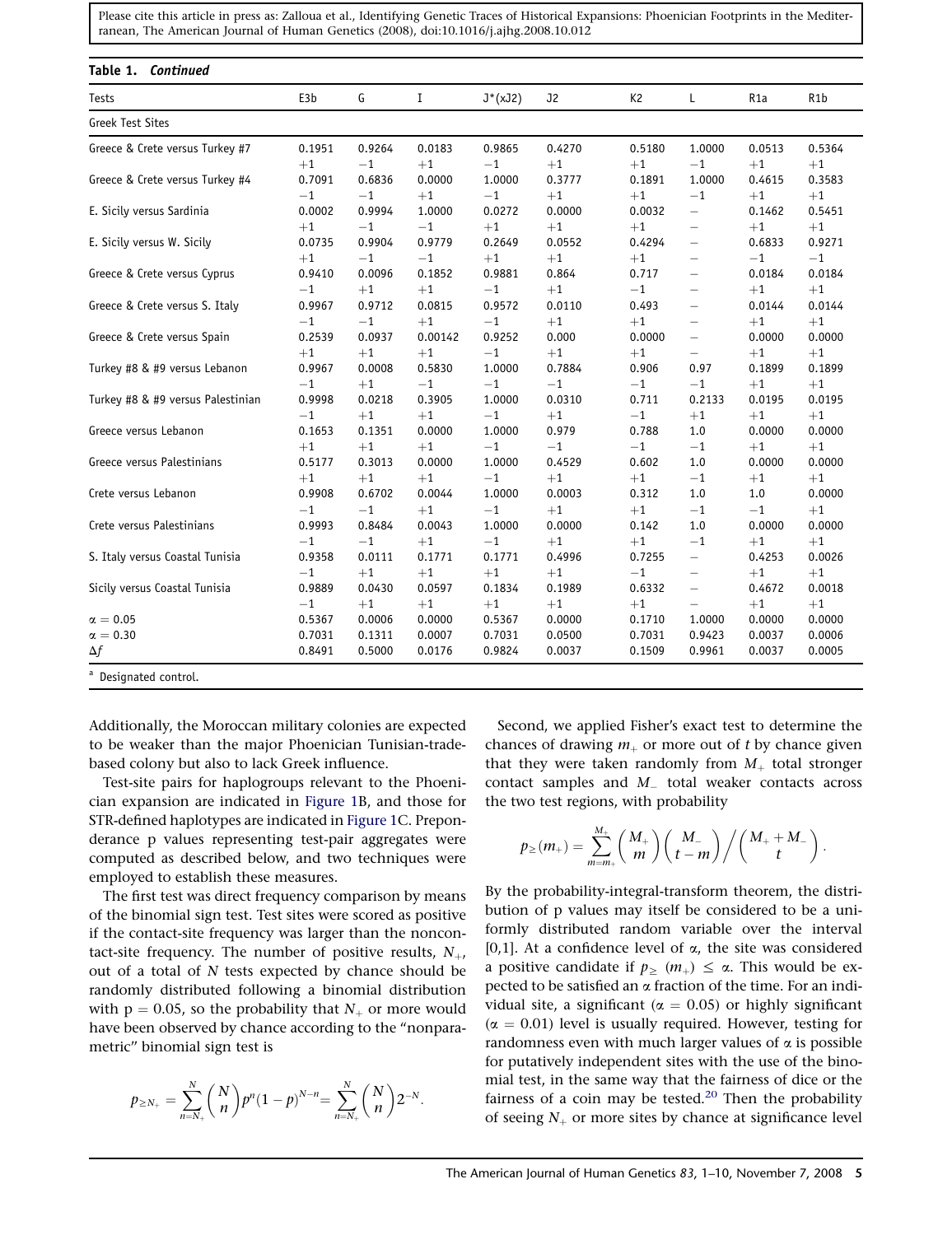<span id="page-5-0"></span>of  $\alpha$  can also be tested according to the binomial test, such that  $p_{\geq N_{+}}(\alpha) = \sum_{n=N_{+}}^{N_{+}}$  $\frac{u}{N}$ n  $\tilde{\zeta}$  $\alpha^n(1-\alpha)^{N-n}$ .<sup>[20](#page-9-0)</sup> Even for a relatively weak a level of significance, the probability of seeing multiple sites at that level can yield a highly significant preponderant probability. Fisher's exact test tends to be more demanding for small samples, and if the sample is too small, it will never yield significant results. Yet, the number of times that relatively small samples will satisfy a weak significance of, say,  $\alpha = 0.30$  still provides opportunity for probing the significance of sites with such small samples and for counting their contribution in determining the overall probability of seeing a Phoenician signal by chance.

Because there is a significant chance that a haplotype existing 3000 years ago has accumulated a one-step difference in an STR (we expect 0.6 mutations per seven-STR haplotype when a rate of 6.9  $\times$  10<sup>-4</sup> per locus per 25 yr is used<sup>[21](#page-9-0)</sup>), these one-step neighbors have been included in each set, producing what we have labeled  $STR+s$ .  $STR+s$ can contain both haplotypes deriving from mutations, which should have been included, and independent haplotypes unconnected with the migrations that we are trying to detect. Those other sources are expected to be uncorrelated and incoherent relative to the signals we seek. STR sets can be found within multiple haplogroups, so contributions from multiple haplogroups might contribute to each of the STR+ samples as well, providing further stochastic background noise. Among STR+s, test sites were excluded when gradient differences were computed if there were two or fewer total  $STR+$  samples in both sites. If there were fewer than three total  $STR+$  samples, the Fisher's exact probabilities were discarded, because many comparison configurations can never show significant probabilities with such small samples.

The number and relative frequency of the major haplogroups observed in the sample regions employed in this study are shown in [Table S3.](#page-9-0) [Table 1](#page-3-0) represents the outcome of Phoenician-colonization tests, the Neolithic control tests, and the Greek-colonization tests. Each of the results shows the Fisher's exact test p value as a number between 0 and 1, together with frequency-difference test as  $+1$ or -1. Aggregate scores computed on the Fisher's exact test results for thresholds  $\alpha = 0.30$  and  $\alpha = 0.05$ , as well as for counts of  $\Delta f$  signs of frequency differences, are reported at the end of each section. The  $\alpha = 0.05$  results measure whether the number of strongly different gradients is significantly different than that expected by chance, whereas the  $\alpha$  = 0.30 results reports the same for modestly preferential sites, identifying a persistent pattern of weaker signals. Although any individual signal at this lower significance level might not be significant, the signal across all sites could be. The frequency-differences test  $\Delta f$  seeks to report signal in cases in which the number of samples may be low but may still contribute to a preponderance of evidence.

The Neolithic control section shows nonsignificant results across all haplogroups, except for a significant J2

Table 2. Core Haplotypes Defining Y-STR Haplotype Groups<sup>a</sup> Associated with the Phoenician or Greek Expansions

| $STR+$               | DYS19, DYS389I, DYS389b, DYS390,<br>DYS391, DYS392, DYS393 |
|----------------------|------------------------------------------------------------|
| $PCS1+$              | 14, 13, 16, 24, 10, 11, 12                                 |
| $PCS2+$              | 14, 14, 17, 23, 10, 11, 12                                 |
| $PCS3+$              | 13, 12, 18, 23, 10, 11, 13                                 |
| $PCS4+$              | 14, 13, 17, 23, 10, 11, 12                                 |
| $PCS5+$              | 14, 14, 16, 23, 10, 11, 12                                 |
| $PCS6+$              | 14, 13, 16, 22, 10, 11, 12                                 |
| $GCS1+$              | 13, 13, 17, 24, 10, 11, 13                                 |
| Designated $STR+s$ . |                                                            |

result in one test. The Phoenician-colony test results highlight only one haplogroup, J2, which consistently scores significantly in all three tests across the range of colonization sites [\(Table 1,](#page-3-0) [Figure 1B](#page-1-0)). However, this haplogroup also scores significantly in Greek tests (as do some additional haplogroups; [Table 1](#page-3-0)), suggesting that the same haplogroup could have been spread by several expansions, which is unsurprising considering its frequency in the Eastern Mediterranean but implies that higher phylogenetic resolution is required for identification of Phoenician-specific signals.

Table 2 shows the core STR haplotypes of the  $STR$ + groups that we focus on, and [Table S4](#page-9-0) reports the population frequencies for these  $STR+s$ . These  $STR+s$  groups were labeled "Phoenician Colonization Signal" or PCS1+ through PCS6+. Among the total of  $1268$  STR+s identified, 1237 showed coverage at nine or fewer sites. From the remaining 31, several candidates— $PCS1+$ ,  $PCS2+$ ,  $PCS4+$ ,  $PCS5+$ , and  $PCS6+$ —were identified from their high p values ([Table 3](#page-6-0)). PCS3+ scores strongly as a Phoeniciancolonization candidate and is strongly associated with the SNP haplogroup E3b, but it does not show the wide geographic coverage that the other  $PCS + s$  demonstrate. It represents the strongest of the lower-coverage  $STR+s$ . Both PCS1+ and PCS2+ score well, although not as strongly as  $PCS3+$ . However, they show much broader penetration throughout the Mediterranean, and both score relatively weakly as Greek-colonization candidates. Of these,  $PCS1+$  shows a nearly significant Greek score for  $\alpha = 0.05$  because of low representation in Tunisia, but it shows significant representation in Morocco, and the Greek score is simply an artifact. Both  $PCS1+$  and  $PCS2+$ contain multiple haplogroups, primarily J2 but including  $J^*(xJ2)$  and E3b, with PCS1+ containing the greatest diversity. The use of one-step  $STR+s$  provides the opportunity to pick up mutated descendants of those who participated in colonization, as intended, but also of those who acquired the same signature through alternative paths. As expected, those other paths have tended to degrade a systematic colonization signal, shown by the relatively weak  $\alpha = 0.05$ score relative to  $\alpha = 0.30$  in comparison with PCS3+. A "Greek Colonization Signal" STR+ group, GCS1+, was also identified, which scored weakly as a Phoenician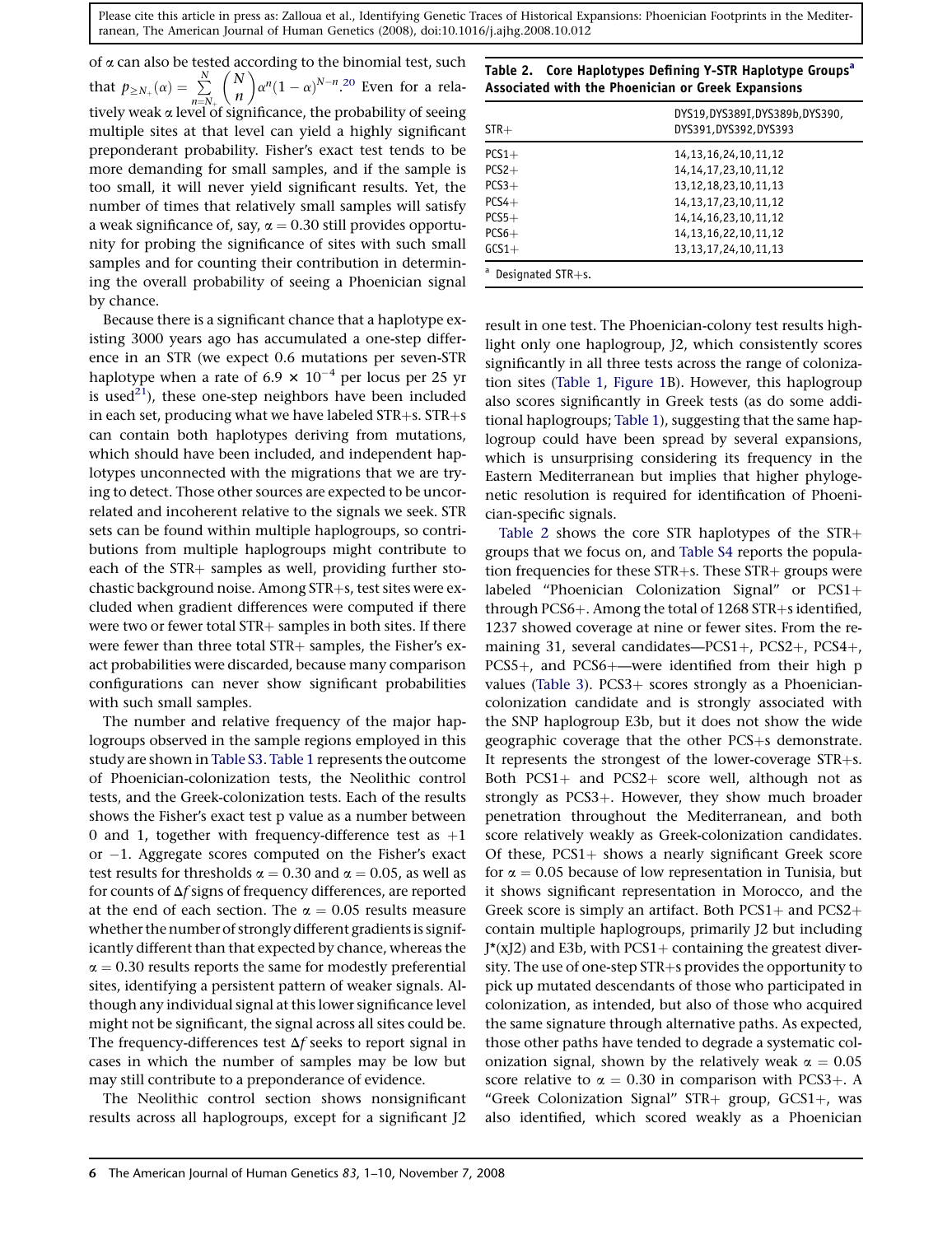<span id="page-6-0"></span>

| Table 3. STR+ Colonization Site Gradient Tests, with Aggregate Scores for Phoenician Colonies and Greek Colonies |                                    |                                  |                                                                           |                                     |                                   |                                    |                                        |                            |
|------------------------------------------------------------------------------------------------------------------|------------------------------------|----------------------------------|---------------------------------------------------------------------------|-------------------------------------|-----------------------------------|------------------------------------|----------------------------------------|----------------------------|
| STR+ Tests                                                                                                       | $PCS1+$                            | $PCS2+$                          | $PCS3+$                                                                   | $PCS4+$                             | $PCS5+$                           | $PCS6+$                            | $PCS1+$ through $PCS3+$                | $GCS1+$                    |
| Phoenician Test Sites                                                                                            |                                    |                                  |                                                                           |                                     |                                   |                                    |                                        |                            |
| Phoenician Heartland versus Phoenician Periphery                                                                 | 0.425                              | 0.609                            | 0.922                                                                     | 0.819                               | 0.467                             | 0.098                              | 0.606                                  | 0.725                      |
| Phoenician Heartland versus Palestinians                                                                         | $+1$<br>0.000<br>$+1$              | $-1$<br>0.078                    | $-1$<br>0.370                                                             | $-1$<br>0.156                       | $-1$<br>0.004                     | $+1$<br>0.014                      | $^{\rm -1}$<br>0.000                   | $-1$<br>0.983<br>$-1$      |
| Phoenician Periphery versus Palestinians                                                                         | 0.000                              | $+1$<br>0.079                    | $+1$<br>0.080                                                             | $+1$<br>0.042                       | $+1$<br>0.012                     | $+1$<br>0.272                      | $+1$<br>0.000                          | 0.943                      |
| Syria versus Palestinians                                                                                        | $+1$                               | $+1$                             | $+1$                                                                      | $+1$                                | $+1$                              | $+1$                               | $+1$                                   | $-1$                       |
|                                                                                                                  | 0.241                              | 0.034                            | $\overline{\phantom{0}}$                                                  | 0.858                               | 0.247                             | 0.969                              | 0.022                                  | 0.961                      |
| Cyprus versus N and S Turkey                                                                                     | $+1$                               | $+1$                             | $+1$                                                                      | $-1$                                | $+1$                              | $-1$                               | $+1$                                   | $^{-1}$                    |
|                                                                                                                  | $\overline{\phantom{0}}$           | $\qquad \qquad -$                | $\qquad \qquad -$                                                         | —                                   | $\overline{\phantom{0}}$          | $\overline{\phantom{m}}$           | $\qquad \qquad -$                      | —                          |
| S Turkey versus N Turkey                                                                                         | $\overline{\phantom{0}}$           | -                                | $\overline{\phantom{0}}$                                                  | -                                   | $\qquad \qquad -$                 | $\overline{\phantom{0}}$           | $\qquad \qquad -$                      | —                          |
|                                                                                                                  | $\overline{\phantom{0}}$           | -                                | $\overline{\phantom{0}}$                                                  | —                                   | $\qquad \qquad -$                 |                                    | $\overline{\phantom{m}}$               |                            |
| Crete versus Greece                                                                                              | $\overline{\phantom{0}}$           | $\qquad \qquad -$                | $\qquad \qquad -$                                                         | $\qquad \qquad -$                   | $\overline{\phantom{0}}$          | $\overline{\phantom{m}}$           | $\overline{\phantom{m}}$               | $\overline{\phantom{0}}$   |
|                                                                                                                  | 0.093                              | 0.194                            | $\qquad \qquad -$                                                         | 0.030                               | 0.257                             | 0.016                              | 0.040                                  | 0.876                      |
| Malta versus W Sicily and S Italy                                                                                | $+1$                               | $+1$                             | $\overline{\phantom{0}}$                                                  | $+1$                                | $+1$                              | $+1$                               | $+1$                                   | $-1$                       |
|                                                                                                                  | 0.498                              | 0.029                            | $\qquad \qquad -$                                                         | 0.005                               | $\qquad \qquad -$                 | $\overline{\phantom{0}}$           | 0.063                                  | 1.000                      |
| W Sicily versus E Sicily                                                                                         | $+1$<br>$\equiv$                   | $+1$<br>$\overline{\phantom{0}}$ | —<br>$\qquad \qquad -$                                                    | $\bf+1$<br>$\overline{\phantom{0}}$ | —<br>$\qquad \qquad -$            | $\overline{\phantom{m}}$           | $+1$<br>$\overline{\phantom{m}}$       | $-1$<br>$\qquad \qquad -$  |
| All Sicily versus All Italy                                                                                      | 0.926                              | —<br>0.411                       | $\qquad \qquad -$<br>0.248                                                | $\qquad \qquad -$<br>0.805          | $\overline{\phantom{0}}$<br>0.850 | $\qquad \qquad -$<br>0.956         | $\overline{\phantom{m}}$<br>0.623      | $\qquad \qquad -$<br>0.574 |
| S Spain versus Noncontact Iberia                                                                                 | $-1$                               | $+1$                             | $+1$                                                                      | $-1$                                | $-1$                              | $-1$                               | $-1$                                   | $-1$                       |
|                                                                                                                  | 0.337                              | 0.841                            | $\overline{\phantom{0}}$                                                  | 0.872                               | 0.679                             | 1.000                              | 0.519                                  | 0.981                      |
| Sardinia versus Italy                                                                                            | $+1$                               | $-1$                             | -                                                                         | $-1$                                | $-1$                              | $-1$                               | $+1$                                   | $-1$                       |
|                                                                                                                  | 0.165                              | $\overline{\phantom{0}}$         | $\qquad \qquad -$                                                         | 0.220                               | 0.136                             | 0.179                              | 0.219                                  | 1.000                      |
| Sardinia versus Noncontact Iberia                                                                                | $+1$<br>0.053                      | $-1$<br>1.000                    | $\overline{\phantom{0}}$<br>$\qquad \qquad -$<br>$\overline{\phantom{m}}$ | $+1$<br>0.069                       | $+1$<br>0.045                     | $+1$<br>0.037                      | $+1$<br>0.104                          | $-1$<br>1.000              |
| Coastal Tunisia versus Inland Tunisia                                                                            | $+1$<br>$\overline{\phantom{0}}$   | $-1$<br>0.177                    | 0.006                                                                     | $+1$<br>0.021                       | $+1$<br>$\overline{\phantom{0}}$  | $+1$<br>$\qquad \qquad -$          | $+1$<br>0.001                          | $^{-1}$<br>0.304           |
| All Tunisia versus Morocco                                                                                       | $\qquad \qquad -$<br>1.000<br>$-1$ | $+1$<br>0.059<br>$+1$            | $+1$<br>0.000<br>$+1$                                                     | $+1$<br>0.868<br>$-1$               | $+1$<br>1.000<br>$-1$             | $\qquad \qquad -$<br>1.000<br>$-1$ | $+1$<br>0.245<br>$+1$                  | $+1$<br>0.039              |
| $\alpha = 0.05$<br>$\alpha = 0.30$                                                                               | 0.102<br>0.078                     | 0.101<br>0.022                   | 0.032<br>0.070                                                            | 0.0022<br>0.039                     | 0.012<br>0.047                    | 0.012<br>0.047                     | 0.0002<br>0.0017                       | $+1$<br>0.460<br>0.986     |
| $\Delta f$                                                                                                       | 0.033                              | 0.193                            | 0.063                                                                     | 0.387                               | 0.274                             | 0.377                              | 0.019                                  | 0.997                      |
| <b>Greek Test Sites</b>                                                                                          |                                    |                                  |                                                                           |                                     |                                   |                                    |                                        |                            |
| Crete and Greece versus Cyprus                                                                                   | 1.0000                             | 0.9954                           | 1.0000                                                                    | 1.0000                              | 1.0000                            | 1.0000                             | 1.0000                                 | 0.0000                     |
|                                                                                                                  | $-1$                               | $-1$                             | $-1$                                                                      | $-1$                                | $-1$                              | $-1$                               | $-1$                                   | $+1$                       |
| Crete and Greece versus Sicily                                                                                   | 0.4261                             | 0.0590                           | 1.0000                                                                    | 0.3608                              | 0.7137                            | 0.9429                             | 0.3181                                 | 0.0000                     |
|                                                                                                                  | $+1$                               | $+1$                             | $-1$                                                                      | $+1$                                | $-1$                              | $-1$                               | $+1$                                   | $+1$                       |
| Crete and Greece versus S Italy                                                                                  | 0.734                              | 0.046                            | —                                                                         | 0.490                               | 0.731                             | 0.869                              | 0.188                                  | 0.000                      |
|                                                                                                                  | $-1$                               | $+1$                             | —                                                                         | $+1$                                | $-1$                              | $-1\,$                             | $+1$                                   | $+1$                       |
| S Italy versus N Italy                                                                                           | 0.939<br>$-1$                      |                                  | $\overline{\phantom{0}}$                                                  | 0.933<br>$-1$                       | 0.951<br>$-1$                     | 0.990<br>$-1$                      | 0.620<br>$-1$                          | 0.362<br>$+1$              |
| Crete and Greece versus Malta                                                                                    | 0.871                              | 0.908                            | $\qquad \qquad -$                                                         | 1.000                               | 0.294                             | 0.443                              | 0.934                                  | 0.000                      |
|                                                                                                                  | $-1$                               | $-1$                             | —                                                                         | $-1$                                | $+1$                              | $+1$                               | $-1$                                   | $+1$                       |
| Crete and Greece versus Iberia                                                                                   | 0.477                              | 0.400                            | $\overline{\phantom{0}}$                                                  | 0.249                               | 0.600                             | 0.713                              | 0.184                                  | 0.006                      |
|                                                                                                                  | $+1$                               | $+1$                             | —                                                                         | $+1$                                | $+1$                              | $-1$                               | $+1$                                   | $+1$                       |
| Turkey versus Phoenician Heartland and Periphery                                                                 | $\overline{\phantom{0}}$<br>—      | —                                | $\overline{\phantom{0}}$<br>$\overline{\phantom{0}}$                      | —                                   | $\qquad \qquad -$<br>—            | $\overline{\phantom{m}}$           | $\qquad \qquad -$<br>$\qquad \qquad -$ | $\qquad \qquad -$<br>—     |
| Turkey versus Syria                                                                                              | $\overline{\phantom{0}}$           | $\overline{\phantom{0}}$         | $\overline{\phantom{0}}$                                                  | —                                   | $\qquad \qquad -$                 | $\overline{\phantom{0}}$           | $\qquad \qquad -$                      | —                          |
|                                                                                                                  | $\qquad \qquad -$                  | —                                | $\qquad \qquad -$                                                         | —                                   |                                   |                                    | $\qquad \qquad -$                      | $\qquad \qquad -$          |
| Crete versus Phoenician Heartland and Periphery                                                                  | 0.815                              | 0.390                            | 1.0                                                                       | 0.862                               | 0.939                             | 0.949                              | 0.759                                  | 0.000                      |
|                                                                                                                  | $-1$                               | $+1$                             | $-1$                                                                      | $-1$                                | $-1$                              | $-1$                               | $-1$                                   | $+1$                       |
| Crete versus Syria                                                                                               | 0.272                              | 0.618                            | $\qquad \qquad -$                                                         | 0.367                               | 0.754                             | 0.349                              | 0.408                                  | 0.000                      |
|                                                                                                                  | $+1$                               | $-1$                             | $\qquad \qquad -$                                                         | $+1$                                | $-1$                              | $+1$                               | $+1$                                   | $+1$                       |
| Sicily versus Tunisia                                                                                            | 0.014                              | 0.605                            | 1.000                                                                     | 0.749                               | 0.053                             | 0.004                              | 0.906                                  | 0.426                      |
|                                                                                                                  | $+1$                               | $-1$                             | $-1$                                                                      | $-1$                                | $+1$                              | $+1$                               | $-1$                                   | $+1$                       |
| S Italy versus Coastal Tunisia                                                                                   | 0.1255                             | 1.0000                           | 1.000                                                                     | 0.9171                              | 0.4131                            | 0.1802                             | 0.9936                                 | 0.6772                     |
|                                                                                                                  | $+1$                               | $-1$                             | $-1$                                                                      | $-1$                                | $+1$                              | $+1$                               | $-1$                                   | $-1$                       |
| $\alpha = 0.05$                                                                                                  | 0.4013                             | 0.3698                           | 1.0000                                                                    | 1.0000                              | 1.0000                            | 0.4013                             | 1.0000                                 | 0.0000                     |
| $\alpha = 0.30$                                                                                                  | 0.6172                             | 0.8040                           | 1.0000                                                                    | 0.9718                              | 0.8507                            | 0.9718                             | 0.8507                                 | 0.0106                     |
| Δf                                                                                                               | 0.6230                             | 0.7461                           | 1.0000                                                                    | 0.8281                              | 0.8281                            | 0.8281                             | 0.8281                                 | 0.0107                     |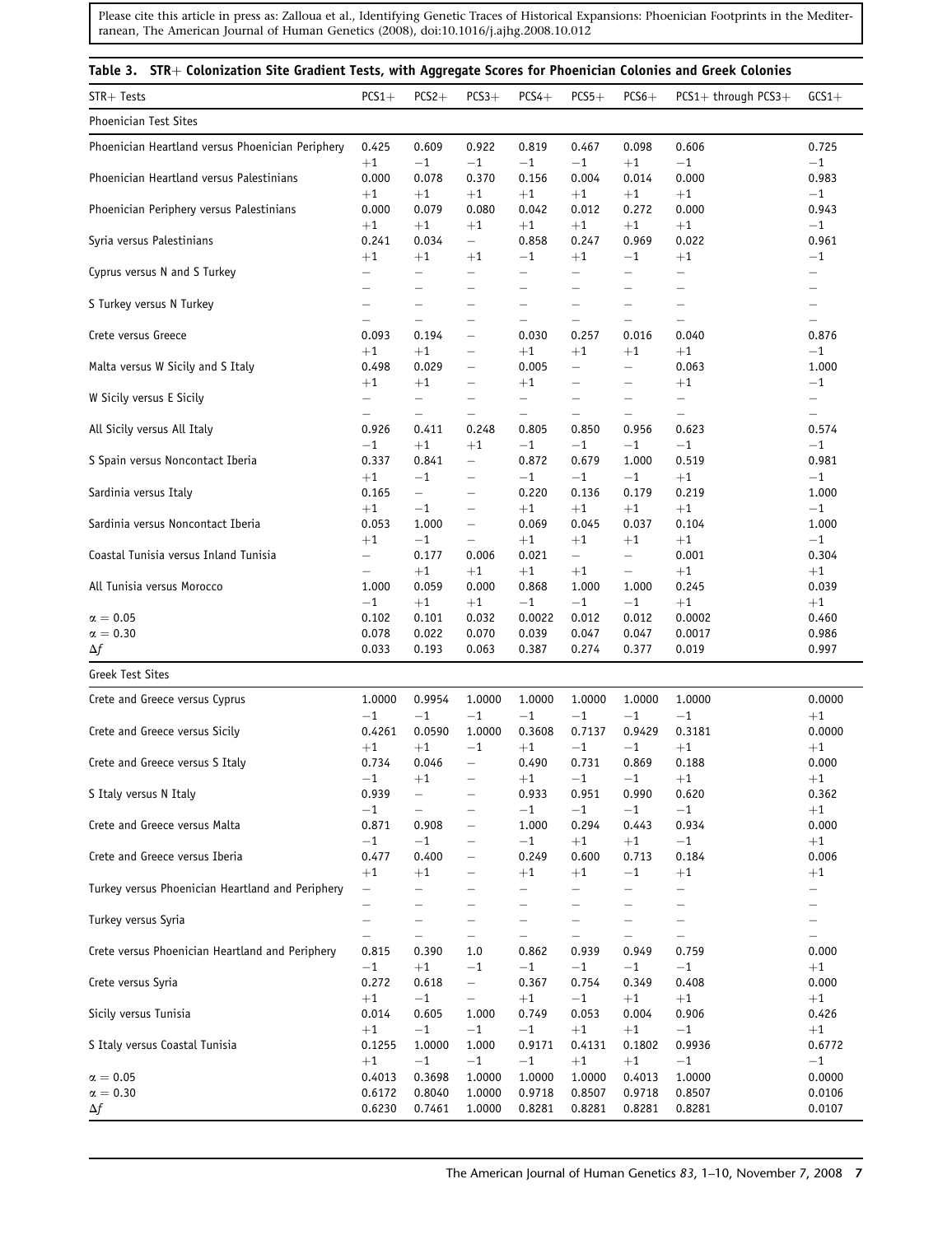candidate but showed a strong score on the complementary Greek test matrix.

All of the  $PCS1+$  through  $PCS3+$  candidate central haplotypes are more than two steps away from each other, so the STR+s share no STR haplotypes. Therefore, their frequencies can be combined if sample counts are added together row by row to represent an aggregate  $PCS1+$ through PCS3+ group. In general, across most geographical sites, the  $PCS1+$ ,  $PCS2+$ , and  $PCS3+$  groups combined to reinforce each other's Phoenician signals, boosting their aggregate scores but not their Greek scores [\(Table 3](#page-6-0)). The  $PCS1+$ ,  $PCS2+$ , and  $PCS3+$  frequencies in the Mediterranean region are represented in [Figures 1](#page-1-0)D–1F.

PCS4+ through PCS6+ are all closely related to  $PCS1+$ and PCS2+. Both PCS4+ and PCS5+ overlap PCS2+;  $PCS6+$  does not, but shares a bridge  $PCS+$  group (core 14,13,16,23,10,11,12) with both PCS1+ and PCS2+. Combining PCS4+ through PCS6+ with PCS1+ or PCS2+ would thus yield overcounting of some groups. Therefore, these are not included in the aggregate  $PCS1+$  through  $PCS3+$  group. It is notable that the range of  $STR+s$  in the cluster associated with  $PCS1+$  and  $PCS2+$  spans a range of five or six STR mutations, far in excess of that expected to emerge in the time since the Phoenician expansion. Although each STR+ covers geographically distinct colonies, each is rooted in the Phoenician heartland. This argues for a common source of related lineages rooted in Lebanon.

It can be deduced from the structure of the tests that admixture from other occupation of both Phoenician noncontact sites and contact sites would tend to systematically wash out the significance of a Phoenician signal throughout the range of the Phoenician Colony Specific test sites. For example, one of the five samples from Sardinia was PCS1+. Compared to Italy, at five out of 187, the probability of drawing this fraction by chance was 0.258, as reported in [Table 3.](#page-6-0) If only 20% of the samples found in Italy were added to Sardinia's signal, this would have yielded two out of 47 for Sardinia, yielding a probability of 0.378, outside the  $\alpha = 0.30$  threshold. Likewise, 30% of the Greek contribution of Crete in  $PCS1+$  would raise the Fisher's exact probability from 0.173 to 0.328. The fact that this dilution did not systematically destroy a preponderant Phoenician signal argues that such admixture has been low enough to allow the isolation of components that were systematically Phoenician. The results presented here suggest that any additional expansions, such as the Jewish Diaspora, and subsequent population effects showed sufficiently low admixture or drift into both colonization sites and surrounding populations for a Phoenician signal to remain significant.

Haplogroup J2, in general, and haplotypes  $PCS1+$ through  $PCS6+$  therefore represent lineages that might have been spread by the Phoenicians; but could the patterns that we observe be accounted for by other events, particularly the Jewish Diaspora, for which we could not develop a formal test? Note that this is a separate question from that of whether they could also have been spread by other

expansions: indeed, we expect that Jews of the Diaspora carried some of the same STR+ and SNP lineages with them as did Phoenicians of Phoenician expansion. Two lines of reasoning suggest to us that we must be detecting a distinct signal. First, the frequency of Jews in the Mediterranean region over almost all of our sample sites is currently less than 0.1%, and our own collection of samples contained no individuals who identified themselves as bearing Jewish heritage in a number of sites, such as Tunisia and Morocco.<sup>22,23</sup> Although historical admixture is expected to have occurred to some extent, recent studies tend to show strikingly low admixture in modern Jewish populations.<sup>15</sup> Second, any such admixture is likely to have contributed to both Phoenician contact and noncontact populations and thus could not explain a systematically differential signal. The excess of J2 [\(Figure 1](#page-1-0)B),  $PCS1+$  ([Figures 1](#page-1-0)C and 1D),  $PCS2+$ ([Figure 1E](#page-1-0)), and  $PCS3+$  ([Figure 1](#page-1-0)F) in coastal Tunisia, the site of Carthage, compared with inland Tunisia is particularly salient, because these lineages are considerably more rare in North Africa than in Southern Europe. It also suggests that the Roman destruction of Carthage did not eliminate the Carthaginian gene pool. Further support for the  $PCS+$ haplotypes' spread with the Phoenicians is illustrated by their generally high frequency among the Phoenician contact sites across the Mediterranean basin ([Figures 1D](#page-1-0)–1F).

The Greek expansion was not the focus of this study, but it nevertheless revealed several signals. In this case, two expansions from Western Europe that probably spread R1b chromosomes could potentially yield a ''Greek'' profile. According to Strabo, Brennus ''the second'' of the Prausi was attracted to Greece by internecine conflicts in 281 BCE. Subsequently, some of these people moved to Thracia in the north, with 20,000 of those moving to Galatia in the north-central Anatolian peninsula in 279–277 BCE.<sup>[24](#page-9-0)</sup> Subsequent European genetic transfer occurred with the Cru-sades<sup>[16](#page-9-0)</sup> and with European trade, leaving a general northto-south gradient of R1b chromosomes, with a substantial concentration in Greece and Turkey, yielding a pattern that could resemble Greek colonization.

This study presents a methodology for constructing systematic tests identifying local signatures of colonization and for constructing aggregate scores measuring a consensus across all of the colonization sites. We have shown that the methodology does not produce significant signal for arbitrary sampling in noncolonization regions, and multiple markers that do not show patterns consistent with Phoenician colonization have been presented. Tests constructed to isolate Greek-colonization events from the Phoenician samples can show positive and weak scores both for Phoenician candidates and for non-Phoenician candidates, indicating that information is presented in those tests distinct from the Phoenician-colonization tests.

Application of this methodology to STR samples was more problematic as a result of prohibitively small samples at some sites and of nonuniform sample collection throughout the Mediterranean at this level of resolution, even when STR-only data were included. Smaller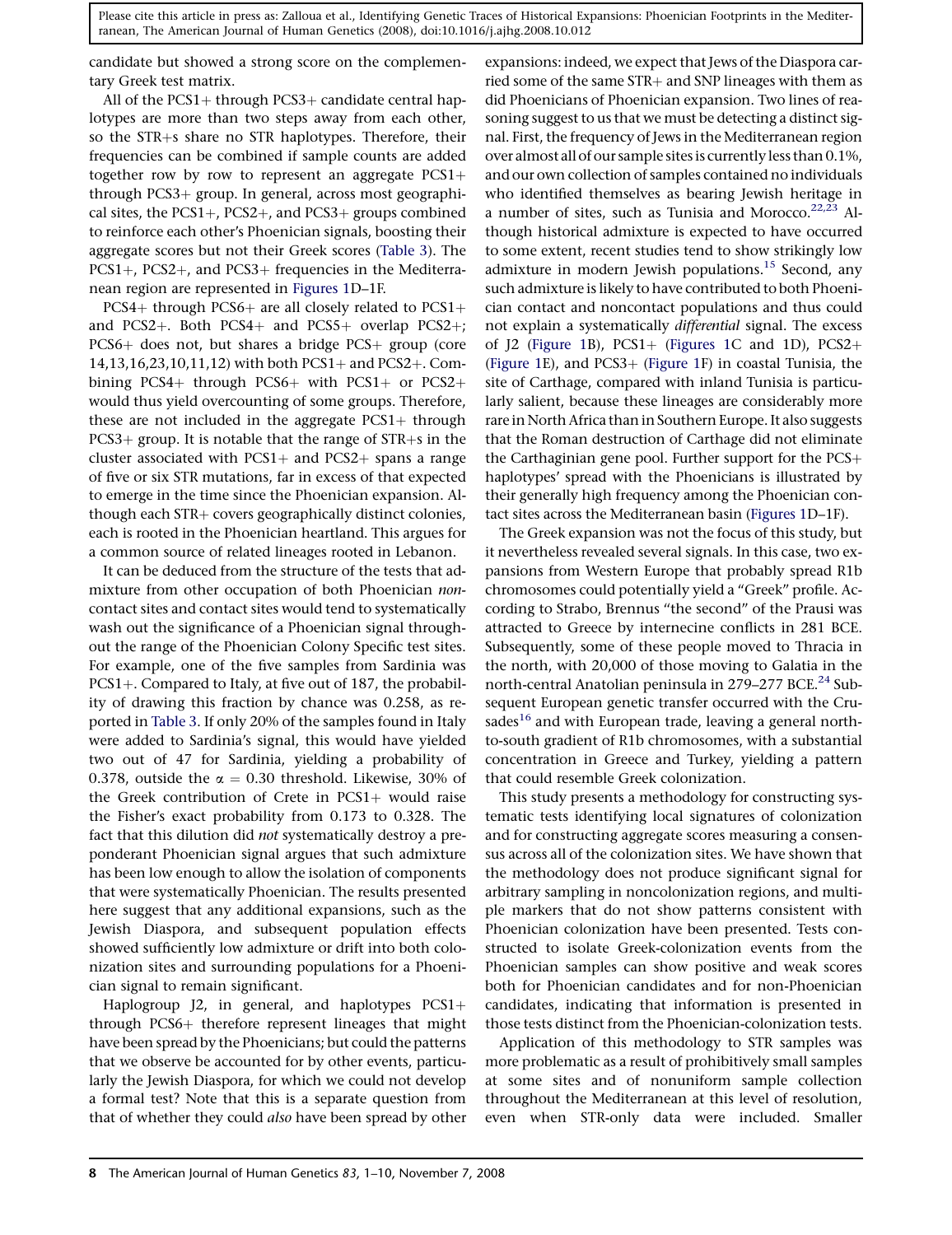collections limit the statistical power to resolve signals at any of the particular sites. With the possibility of singlestep STR mutations in the intervening time allowed for, identification of candidate groups  $(STR+s)$  was possible. Although true mutated descendants will systematically augment the strength of the statistical resolution, this expansion of samples will also allow inclusion of identical-bystate haplotypes with distinct histories that might even derive from other haplogroups. In conclusion, there are many ways in which a colonization signal could be diluted to undetectable levels, but statistically robust signals should represent biologically meaningful events.

We do not suggest that the Phoenicians spread only or predominantly J2 and PCS1+ through PCS6+ lineages. They are likely to have spread many lineages from multiple haplogroups, but the lineages we highlight are the most highly differentiated ones providing the most readily detectable signals. Signals can only be detected when the same or related haplotypes were transmitted to multiple locations. Because most haplotypes are rare, the use of  $STR + s$ rather than individual haplotypes, and perhaps the preferential spread of a subset of pioneering or influential Phoenician families, might have enhanced our signal. The magnitude of the Phoenician contribution to the populations investigated was estimated from the candidate  $STR+$ 's prevalence in colony versus noncolony sites. Although the total fraction of colony samples contained within the  $PCS1+$  through PCS3+ group is around 10%, it is the fraction above background, or the difference in frequencies between contact and noncontact sites ([Table S4](#page-9-0)), that actually represents Phoenician signal. The mean difference in frequency was ~6%, providing a minimum estimate of the Phoenician input.

Given that these same lineages, including the STR haplotypes, were clearly spread in other ways as well, their identification in additional subjects would not in itself provide evidence that such people were of Phoenician descent. This, however, is a reflection of the limited phylogenetic resolution used, and it is reasonable to expect that future thorough searches for SNPs or STR combinations could lead to the discovery of rare but reliable markers of such descent. The technology for resequencing individual genomes at ever-decreasing cost makes this a realistic prospect.<sup>[24](#page-9-0)</sup>

Finally, our work underscores the effectiveness of Y-chromosomal variability when combined with appropriate computational analysis for studying complex patterns of human migration, as well as the utility of wide geographical sampling with the use of a uniform marker set. This method is applicable to any type of genetic information from which descent could be inferred, such as mtDNA or autosomal regions with limited recombination, and within which enough markers are available to establish phylogeny. The numbers of sites passing at  $\alpha = 0.3$  and  $\alpha = 0.05$ levels to produce aggregates significant at the 5% level for various numbers of sites tested are outlined in Table 4. Therefore, even rather small sets at relatively low levels of significance can yield useful signal. Further applications

Table 4. Number of Sites, k, with p Value Stronger than Significance Level  $\alpha$  out of a Total of N Sites Tested that Are Required for the Aggregate to Pass at the 5% Significance Level

| N            | $k (\alpha = 0.30)$ | $k (\alpha = 0.05)$ |
|--------------|---------------------|---------------------|
| $\mathbf{1}$ |                     | $\mathbf{1}$        |
| 2            |                     | 2                   |
| 3            | 3                   | $\overline{c}$      |
| 4            | 4                   | $\overline{c}$      |
| 5            | 4                   | $\overline{c}$      |
| 6            | 5                   | $\overline{c}$      |
| 7            | 5                   | $\overline{c}$      |
| 8            | 6                   | 3                   |
| 9            | 6                   | 3                   |
| 10           | 6                   | 3                   |
| 11           | 7                   | 3                   |
| 12           | 7                   | 3                   |
| 13           | 8                   | 3                   |
| 14           | 8                   | 3                   |
| 15           | 9                   | 3                   |

could include systematic investigations of military expansions, such as the Greek signal, from the time of Alexander the Great in central and south Asia;<sup>[25](#page-9-0)</sup> or the Mongol signal, carried through the military and trade-regulation activities to regions from China to Moscow<sup>[26](#page-9-0)</sup> and south through North India, Iran, and Iraq. Trade and colonization without substantial military intervention also drove wealth and technological and cultural development. Examples of ways that genetic migration was mediated might include the silk and spice roads, which connected China with the Middle East through to Europe, as well as to spice sources in India and Indonesia, and the Incense Road, which connected India through the southern Arabian Peninsula. The Viking expansion involved not only raids but also significant trade and colonization, in multiple waves.<sup>[27](#page-9-0)</sup> Important African centers of trade include Timbuktu, with archaeological evidence showing that Great Zimbabwe enjoyed goods from as far away as China. To complement investigations of known migrations, our methodology could also be used to search systematically for signals of expansion within a data set, starting from each site in turn, and could thus potentially discover unrecorded migrations as well.

### Supplemental Data

Supplemental Data include four tables and can be found with this paper online at <http://www.ajhg.org/>.

# Acknowledgments

We thank the sample donors for taking part in this study, R. John Mitchell, Tad Schurr and other Genographic Project members for comments. We also thank Janet Ziegle and Applied Biosystems for genotyping support and Rabih Hosri for help with Figure 1. Y.X. and C.T.S. were supported by The Wellcome Trust, and M.A.J. by a Wellcome Trust Senior Fellowship in Basic Biomedical Science (057559). The Genographic Project is supported by